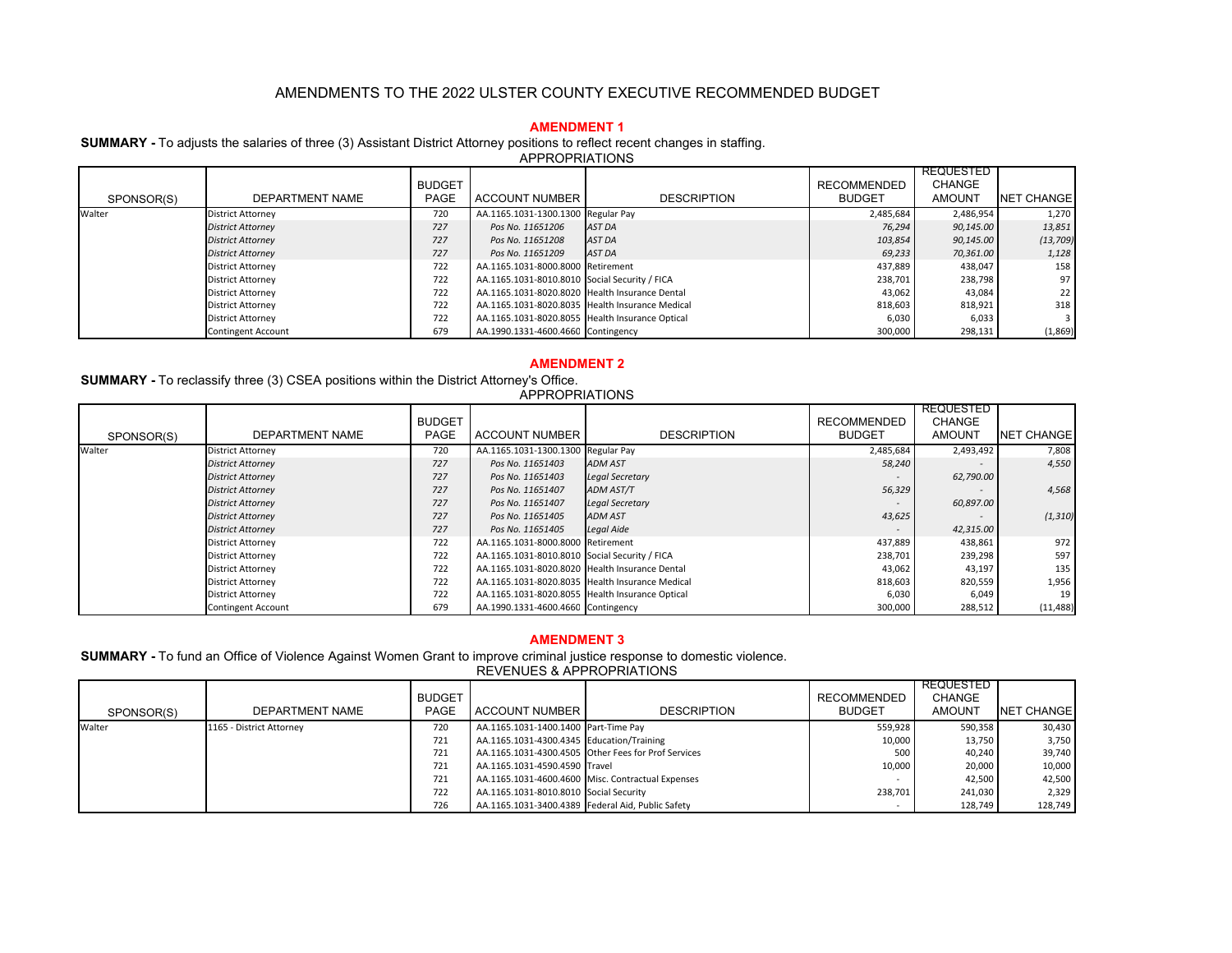## **AMENDMENT 4**

**SUMMARY -** To account for compression issues with the department based on adopted labor union contracts.

REVENUES & APPROPRIATIONS

|            |                 |               |                                        |                                                  |                    | REQUESTED     |                   |
|------------|-----------------|---------------|----------------------------------------|--------------------------------------------------|--------------------|---------------|-------------------|
|            |                 | <b>BUDGET</b> |                                        |                                                  | <b>RECOMMENDED</b> | <b>CHANGE</b> |                   |
| SPONSOR(S) | DEPARTMENT NAME | <b>PAGE</b>   | ACCOUNT NUMBER                         | <b>DESCRIPTION</b>                               | <b>BUDGET</b>      | <b>AMOUNT</b> | <b>NET CHANGE</b> |
| Greene     | Environment     | 164           | AA.8090.3552-1300.1300 Regular Pay     |                                                  | 388,379            | 396,879       | 8,500             |
|            |                 | 170           | Pos No. 80901022                       | Dep Director Env                                 | 61,771             | 70,271        | 8,500             |
|            |                 | 164           | AA.8090.3552-8000.8000 Retirement      |                                                  | 53,973             | 55,032        | 1,059             |
|            |                 | 164           | AA.8090.3552-8010.8010 Social Security |                                                  | 30,935             | 31,586        | 651               |
|            |                 | 237           |                                        | AA.9900.9900-3700.9990 Appropriated Fund Balance | 4,714,738          | 4,724,948     | 10,210            |

# **AMENDMENT 5**

**SUMMARY -** To upgrade an IT Spec to grade 17 from grade 15 effective Jan 1, 2022, and to reduce patrol Part Time pay to cover the increase in salary. APPROPRIATIONS

| SPONSOR(S) | <b>DEPARTMENT NAME</b>                     | <b>BUDGET</b><br>PAGE | ACCOUNT NUMBER                         | <b>DESCRIPTION</b> | RECOMMENDED<br><b>BUDGET</b> | <b>REQUESTED</b><br><b>CHANGE</b><br><b>AMOUNT</b> | NET CHANGE |
|------------|--------------------------------------------|-----------------------|----------------------------------------|--------------------|------------------------------|----------------------------------------------------|------------|
| Walter     | 3110-Sheriff-1810 Sheriff's Administration | 730                   | AA.3110.1810-1300.1300 Regular Pay     |                    | 423.637                      | 438.696                                            | 15.059     |
|            |                                            | 742                   | Pos No. 31101443                       | <b>IT Spec</b>     | 77.272                       | 92,331                                             | 15,059     |
|            | 3110-Sheriff-1810-Sheriff's Administration | 731                   | AA.3110.1810-8000.8000 Retirement      |                    | 863,794                      | 865,669                                            | 1,875      |
|            | 3110-Sheriff-1810-Sheriff's Administration | 731                   | AA.3110.1810-8010.8010 Social Security |                    | 33,403                       | 34,555                                             | 1,152      |
|            | 3110-Sheriff-1811-Sheriff's Patrol         | 731                   | AA.3110.1811-1400.1400 Part Time Pay   |                    | 435.000                      | 418,200                                            | (16, 800)  |
|            | 3110-Sheriff-1811-Sheriff's Patrol         | 733                   | AA.3110.1811-8010.8010 Social Security |                    | 402,135                      | 400,849                                            | (1, 286)   |

# **AMENDMENT 6**

**SUMMARY -** To adjust the budget according to the adopted Memorandum of Agreement between Ulster County and the Ulster County Sheriff Employees Association Contract 2020-2024, Res# 2021-538, November 16, 2021.

|            |                 |                       | <b>APPROPRIATIONS</b>              |                    |                                     |                                                    |                   |
|------------|-----------------|-----------------------|------------------------------------|--------------------|-------------------------------------|----------------------------------------------------|-------------------|
| SPONSOR(S) | DEPARTMENT NAME | <b>BUDGET</b><br>PAGE | <b>ACCOUNT NUMBER</b>              | <b>DESCRIPTION</b> | <b>RECOMMENDED</b><br><b>BUDGET</b> | <b>REQUESTED</b><br><b>CHANGE</b><br><b>AMOUNT</b> | <b>NET CHANGE</b> |
| Walter     | Jail            | 749                   | AA.3150.1855-1300.1300 Regular Pay |                    | 9,283,495                           | 10,152,591                                         | 869,096           |
|            |                 | <b>PL 755</b>         | 31501106                           | <b>CORR LT</b>     | 80,163                              | 87,859                                             | 7,696             |
|            |                 | <b>PL 755</b>         | 31501150                           | <b>CORR LT</b>     | 80,163                              | 89,960                                             | 9,797             |
|            |                 | <b>PL 755</b>         | 31501201                           | <b>CORR SGT</b>    | 68,786                              | 75,213                                             | 6,427             |
|            |                 | <b>PL 755</b>         | 31501203                           | <b>CORR CPL</b>    | 70,922                              | 77,243                                             | 6,321             |
|            |                 | <b>PL 755</b>         | 31501204                           | <b>CORR LT</b>     | 83,013                              | 92,019                                             | 9,006             |
|            |                 | <b>PL 755</b>         | 31501206                           | <b>CORR LT</b>     | 80,163                              | 92,019                                             | 11,856            |
|            |                 | <b>PL 755</b>         | 31501300                           | <b>CORR SGT</b>    | 72,735                              | 79,162                                             | 6,427             |
|            |                 | <b>PL 755</b>         | 31501303                           | <b>CORR LT</b>     | 84,323                              | 92,019                                             | 7,696             |
|            |                 | <b>PL 755</b>         | 31501304                           | <b>CORR SGT</b>    | 74,776                              | 82,514                                             | 7,738             |
|            |                 | <b>PL 755</b>         | 31501305                           | <b>CORR CPL</b>    | 71,502                              | 78,894                                             | 7,392             |
|            |                 | <b>PL 755</b>         | 31501306                           | <b>CORR SGT</b>    | 74,776                              | 82,514                                             | 7,738             |
|            |                 | <b>PL 755</b>         | 31501307                           | <b>CORR SGT</b>    | 74,794                              | 82,514                                             | 7,720             |
|            |                 | <b>PL 755</b>         | 31501309                           | <b>CORR OFF</b>    | 67,350                              | 73,154                                             | 5,804             |
|            |                 | <b>PL 755</b>         | 31501312                           | <b>STOCK CLK</b>   | 52,749                              | 60,050                                             | 7,301             |
|            |                 | <b>PL 755</b>         | 31501400                           | <b>CORR OFF S</b>  | 67,548                              | 73,730                                             | 6,182             |
|            |                 | <b>PL 755</b>         | 31501401                           | <b>CORR OFF</b>    | 69,347                              | 75,150                                             | 5,803             |
|            |                 | <b>PL 755</b>         | 31501402                           | <b>CORR OFF</b>    | 59,592                              | 65,395                                             | 5,803             |
|            |                 | <b>PL 755</b>         | 31501403                           | <b>CORR CPL</b>    | 45,406                              | 54,413                                             | 9,007             |
|            |                 | <b>PL 755</b>         | 31501404                           | <b>CORR OFF</b>    | 54,675                              | 60,276                                             | 5,601             |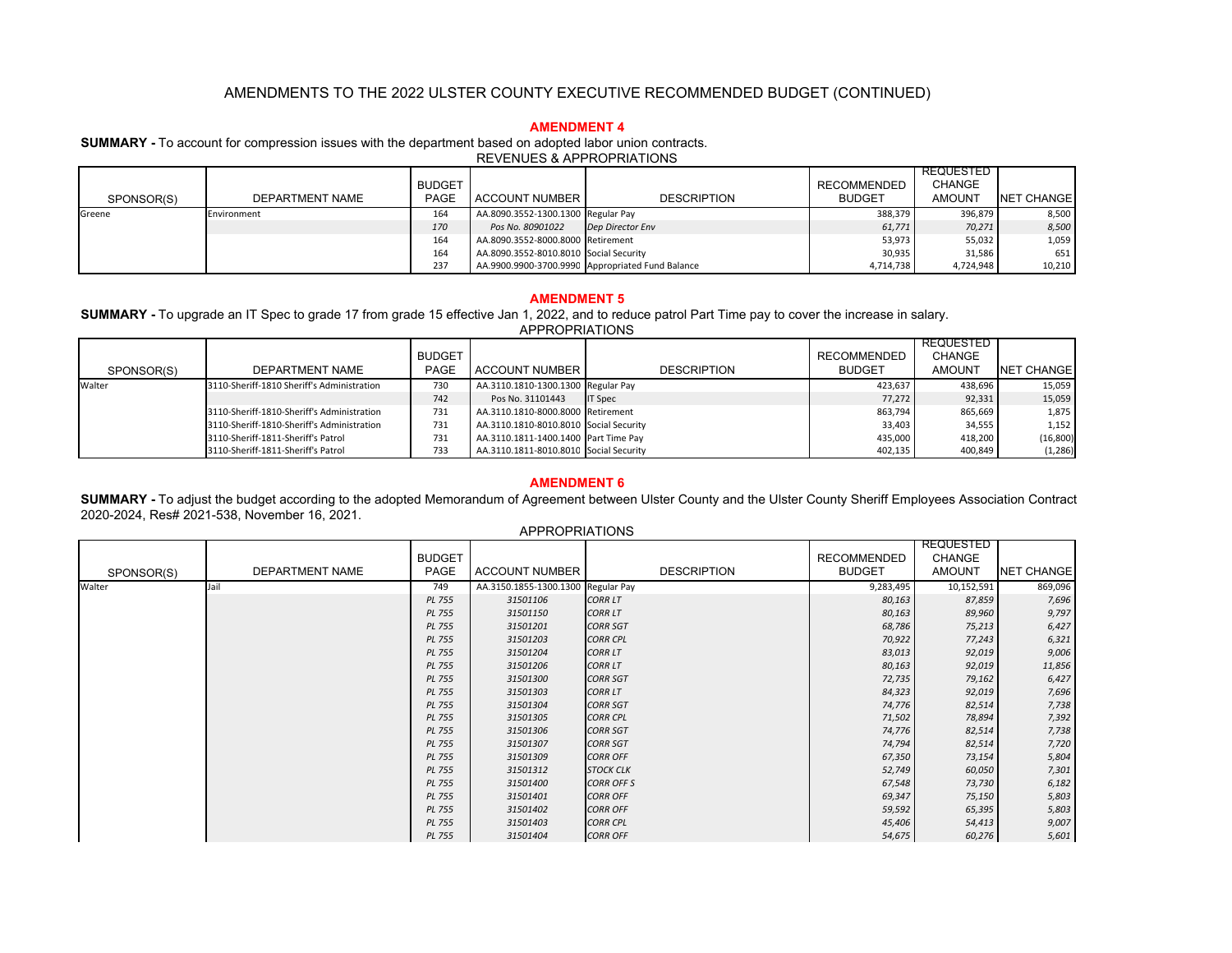|            |                 |               | <del>AMBERT 1999 - 1999 - 1999 - 1999 - 1999 - 1999 - 1999 - 1999 - 1999 - 1999 - 1999 - 1999 - 1999 - 1999 - 1999 - 19</del> | $\sim$             | <b>REQUESTED</b>   |               |                   |
|------------|-----------------|---------------|-------------------------------------------------------------------------------------------------------------------------------|--------------------|--------------------|---------------|-------------------|
|            |                 | <b>BUDGET</b> |                                                                                                                               |                    | <b>RECOMMENDED</b> | <b>CHANGE</b> |                   |
| SPONSOR(S) | DEPARTMENT NAME | PAGE          | <b>ACCOUNT NUMBER</b>                                                                                                         | <b>DESCRIPTION</b> | <b>BUDGET</b>      | <b>AMOUNT</b> | <b>NET CHANGE</b> |
| Walter     | Jail            | PL 755        | 31501405                                                                                                                      | <b>CORR OFF</b>    | 62,046             | 67,850        | 5,804             |
|            |                 | PL 755        | 31501406                                                                                                                      | <b>CORR OFF</b>    | 58,094             | 50,128        | (7, 966)          |
|            |                 | PL 755        | 31501407                                                                                                                      | <b>CORR OFF</b>    | 68,037             | 75,150        | 7,113             |
|            |                 | PL 755        | 31501408                                                                                                                      | <b>CORR OFF</b>    | 65,520             | 71,323        | 5,803             |
|            |                 | <b>PL 755</b> | 31501409                                                                                                                      | <b>CORR OFF</b>    | 51,132             | 56,391        | 5,259             |
|            |                 | <b>PL 755</b> | 31501410                                                                                                                      | <b>CORR OFF</b>    | 67,820             | 74,521        | 6,701             |
|            |                 | <b>PL 755</b> | 31501411                                                                                                                      | <b>CORR SGT</b>    | 64,384             | 70,805        | 6,421             |
|            |                 | <b>PL 755</b> | 31501412                                                                                                                      | <b>CORR OFF</b>    | 64,803             | 70,606        | 5,803             |
|            |                 | PL 755        | 31501413                                                                                                                      | <b>CORR OFF</b>    | 68,037             | 75,150        | 7,113             |
|            |                 | PL 755        | 31501415                                                                                                                      | <b>CORR OFF</b>    | 55,336             | 60,998        | 5,662             |
|            |                 | <b>PL 755</b> | 31501416                                                                                                                      | <b>CORR OFF</b>    | 62,046             | 67,850        | 5,804             |
|            |                 | PL 755        | 31501417                                                                                                                      | <b>CORR OFF</b>    | 59,592             | 65,395        | 5,803             |
|            |                 | PL 755        | 31501418                                                                                                                      | <b>CORR OFF</b>    | 59,592             | 65,395        | 5,803             |
|            |                 | PL 755        | 31501445                                                                                                                      | <b>CORR CPL</b>    | 65,499             | 71,594        | 6,095             |
|            |                 | <b>PL 755</b> | 31501453                                                                                                                      | <b>CORR OFF</b>    | 65,936             | 71,739        | 5,803             |
|            |                 | PL 755        | 31501456                                                                                                                      | <b>CORR OFF</b>    | 68,227             | 75,150        | 6,923             |
|            |                 | <b>PL 755</b> | 31501460                                                                                                                      | <b>CORR OFF</b>    | 65,520             | 71,323        | 5,803             |
|            |                 | <b>PL 755</b> | 31501461                                                                                                                      | <b>CORR OFF</b>    | 68,037             | 75,150        | 7,113             |
|            |                 | <b>PL756</b>  | 31501465                                                                                                                      | <b>CORR OFF</b>    | 68,597             | 75,150        | 6,553             |
|            |                 | <b>PL756</b>  | 31501466                                                                                                                      | <b>CORR OFF</b>    | 56,705             | 62,495        | 5,790             |
|            |                 | <b>PL756</b>  | 31501467                                                                                                                      | <b>CORR OFF</b>    | 56,374             | 62,134        | 5,760             |
|            |                 | <b>PL756</b>  | 31501468                                                                                                                      | <b>CORR OFF</b>    | 45,406             | 50,128        | 4,722             |
|            |                 | <b>PL756</b>  | 31501469                                                                                                                      | <b>CORR SGT</b>    | 66,352             | 72,758        | 6,406             |
|            |                 | <b>PL756</b>  | 31501470                                                                                                                      | <b>CORR OFF</b>    | 47,708             | 52,628        | 4,920             |
|            |                 | <b>PL756</b>  | 31501472                                                                                                                      | <b>CORR OFF</b>    | 56,846             | 62,650        | 5,804             |
|            |                 | <b>PL756</b>  | 31501473                                                                                                                      | <b>CORR OFF</b>    | 45,406             | 50,128        | 4,722             |
|            |                 | <b>PL756</b>  | 31501474                                                                                                                      | <b>CORR OFF</b>    | 51,115             | 56,372        | 5,257             |
|            |                 | <b>PL756</b>  | 31501475                                                                                                                      | <b>CORR OFF</b>    | 61,810             | 67,614        | 5,804             |
|            |                 | <b>PL756</b>  | 31501476                                                                                                                      | <b>CORR OFF</b>    | 45,406             | 50,128        | 4,722             |
|            |                 | <b>PL756</b>  | 31501478                                                                                                                      | <b>CORR OFF</b>    | 67,350             | 73,154        | 5,804             |
|            |                 | PL756         | 31501480                                                                                                                      | <b>CORR OFF</b>    | 59,620             | 65,424        | 5,804             |
|            |                 | <b>PL756</b>  | 31501481                                                                                                                      | <b>CORR OFF</b>    | 63,904             | 69,707        | 5,803             |
|            |                 | <b>PL756</b>  | 31501482                                                                                                                      | <b>CORR OFF</b>    | 45,406             | 50,128        | 4,722             |
|            |                 | PL756         | 31501483                                                                                                                      | <b>CORR OFF</b>    | 64,272             | 70,075        | 5,803             |
|            |                 | <b>PL756</b>  | 31501484                                                                                                                      | <b>CORR CPL</b>    | 60,299             | 66,394        | 6,095             |
|            |                 | <b>PL756</b>  | 31501486                                                                                                                      | <b>CORR LT</b>     | 82,757             | 91,314        | 8,557             |
|            |                 | <b>PL756</b>  | 31501489                                                                                                                      | <b>CORR OFF</b>    | 61,895             | 67,699        | 5,804             |
|            |                 | PL756         | 31501490                                                                                                                      | <b>CORR OFF</b>    | 59,592             | 65,395        | 5,803             |
|            |                 | <b>PL756</b>  | 31501491                                                                                                                      | <b>CORR OFF</b>    | 47,114             | 51,983        | 4,869             |
|            |                 | <b>PL756</b>  | 31501494                                                                                                                      | <b>CORR OFF</b>    | 51,870             | 57,205        | 5,335             |
|            |                 | PL756         | 31501495                                                                                                                      | <b>CORR OFF</b>    | 67,350             | 73,154        | 5,804             |
|            |                 | <b>PL756</b>  | 31501496                                                                                                                      | <b>CORR OFF</b>    | 47,114             | 51,983        | 4,869             |
|            |                 | <b>PL756</b>  | 31501501                                                                                                                      | <b>CORR OFF</b>    | 51,073             | 56,325        | 5,252             |
|            |                 | PL756         | 31501502                                                                                                                      | <b>CORR CPL</b>    | 67,725             | 73,819        | 6,094             |
|            |                 | <b>PL756</b>  | 31501503                                                                                                                      | <b>CORR OFF</b>    | 67,350             | 73,154        | 5,804             |
|            |                 | <b>PL756</b>  | 31501505                                                                                                                      | <b>CORR OFF</b>    | 45,406             | 50,128        | 4,722             |
|            |                 | <b>PL756</b>  | 31501506                                                                                                                      | <b>CORR OFF</b>    | 67,432             | 73,392        | 5,960             |
|            |                 | <b>PL756</b>  | 31501601                                                                                                                      | <b>CORR OFF</b>    | 45,406             | 50,128        | 4,722             |
|            | Jail            | <b>PL756</b>  | 31501603                                                                                                                      | <b>CORR OFF</b>    | 56,846             | 62,650        | 5,804             |
|            |                 | <b>PL756</b>  | 31501604                                                                                                                      | <b>CORR OFF</b>    | 62,046             | 67,850        | 5,804             |
|            |                 | <b>PL756</b>  | 31501605                                                                                                                      | <b>CORR OFF</b>    | 45,406             | 50,128        | 4,722             |
|            |                 | <b>PL756</b>  | 31501606                                                                                                                      | <b>CORR OFF</b>    | 65,936             | 71,739        | 5,803             |
|            |                 | PL756         | 31501607                                                                                                                      | <b>CORR OFF S</b>  | 50,139             | 55,296        | 5,157             |
|            |                 |               |                                                                                                                               |                    |                    |               |                   |

# **AMENDMENT 6 (CONTINUED)** AMENDMENTS TO THE 2022 ULSTER COUNTY EXECUTIVE RECOMMENDED BUDGET (CONTINUED)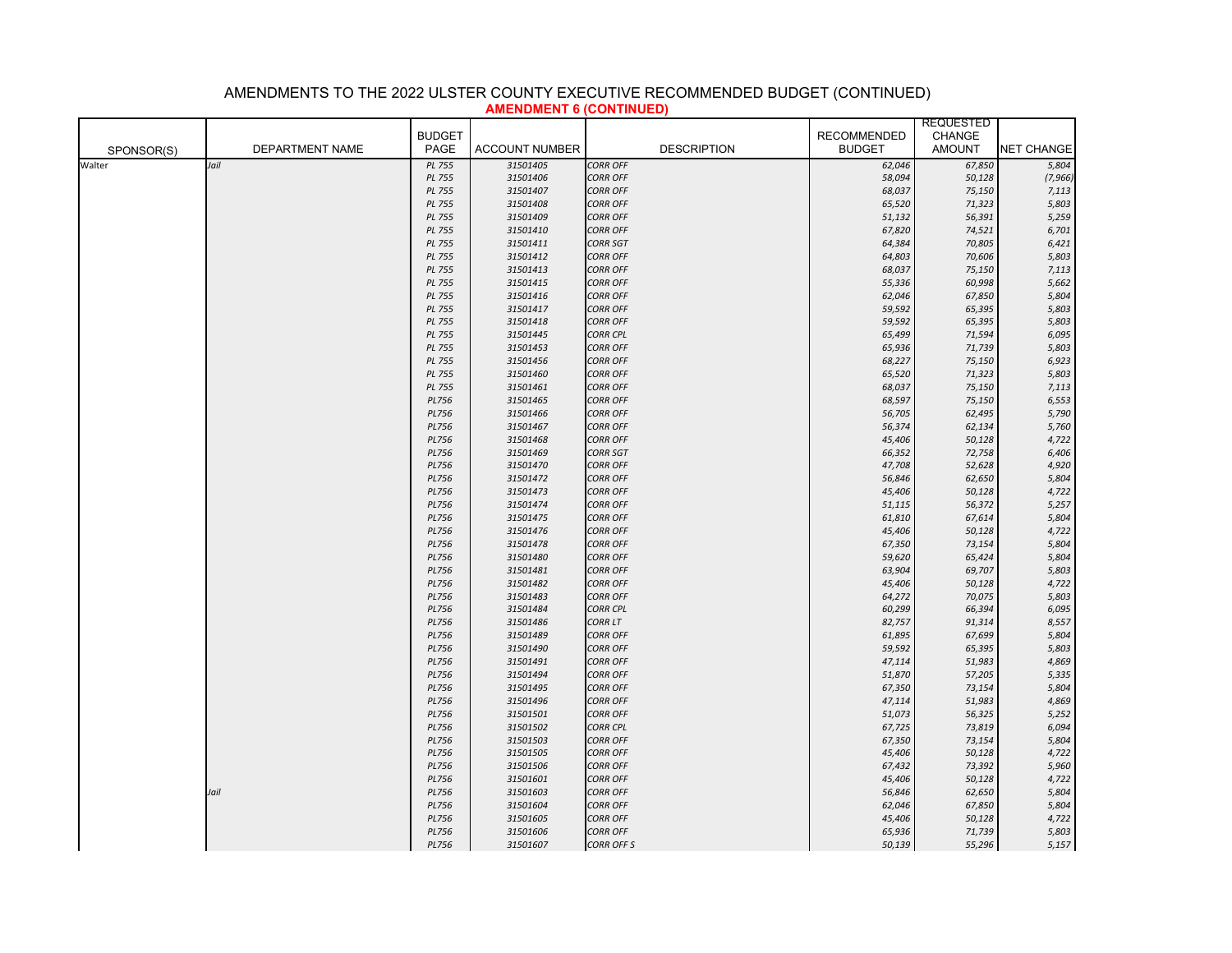|            |                        |                              |                       |                                    |                    | <b>REQUESTED</b> |                   |
|------------|------------------------|------------------------------|-----------------------|------------------------------------|--------------------|------------------|-------------------|
|            |                        | <b>BUDGET</b>                |                       |                                    | <b>RECOMMENDED</b> | CHANGE           |                   |
| SPONSOR(S) | <b>DEPARTMENT NAME</b> | PAGE                         | <b>ACCOUNT NUMBER</b> | <b>DESCRIPTION</b>                 | <b>BUDGET</b>      | <b>AMOUNT</b>    | <b>NET CHANGE</b> |
| Walter     | Jail                   | <b>PL756</b>                 | 31501608              | <b>CORR OFF</b>                    | 47,708             | 52,628           | 4,920             |
|            |                        | <b>PL756</b>                 | 31501610              | <b>CORR OFF</b>                    | 62,432             | 68,235           | 5,803             |
|            |                        | <b>PL756</b>                 | 31501612              | <b>CORR OFF</b>                    | 52,166             | 57,533           | 5,367             |
|            |                        | <b>PL756</b>                 | 31501613              | <b>CORR OFF</b>                    | 56,846             | 62,650           | 5,804             |
|            |                        | <b>PL756</b>                 | 31501615              | <b>CORR OFF</b>                    | 62,620             | 68,423           | 5,803             |
|            |                        | <b>PL757</b>                 | 31501616              | <b>CORR OFF</b>                    | 49,649             | 54,756           | 5,107             |
|            |                        | <b>PL757</b>                 | 31501617              | <b>CORR OFF</b>                    | 69,347             | 75,150           | 5,803             |
|            |                        | <b>PL757</b>                 | 31501618              | <b>CORR OFF</b>                    | 56,705             | 62,495           | 5,790             |
|            |                        | <b>PL757</b>                 | 31501619              | <b>CORR OFF</b>                    | 45,406             | 50,128           | 4,722             |
|            |                        | <b>PL757</b>                 | 31501620              | <b>CORR OFF</b>                    | 68,682             | 75,150           | 6,468             |
|            |                        | <b>PL757</b>                 | 31501621              | <b>CORR OFF</b>                    | 49,212             | 54,277           | 5,065             |
|            |                        | <b>PL757</b>                 | 31501622              | <b>CORR OFF</b>                    | 50,869             | 56,101           | 5,232             |
|            |                        | <b>PL757</b>                 | 31501623              | <b>CORR OFF</b>                    | 68,010             | 75,074           | 7,064             |
|            |                        | <b>PL757</b>                 | 31501624              | <b>CORR OFF</b>                    | 67,350             | 73,154           | 5,804             |
|            |                        | <b>PL757</b>                 | 31501626              | <b>CORR OFF</b>                    | 49,731             | 54,846           | 5,115             |
|            |                        | <b>PL757</b>                 | 31501630              | <b>CORR OFF</b>                    | 68,037             | 75,150           | 7,113             |
|            |                        | <b>PL757</b>                 | 31501632              | <b>CORR OFF</b>                    | 68,037             | 75,150           | 7,113             |
|            |                        | <b>PL757</b>                 | 31501634              | <b>CORR CPL</b>                    | 69,389             | 75,483           | 6,094             |
|            |                        | <b>PL757</b>                 | 31501638              | <b>CORR OFF</b>                    | 52,166             | 57,533           | 5,367             |
|            |                        | <b>PL757</b>                 | 31501640              | <b>CORR OFF</b>                    | 67,675             | 74,098           | 6,423             |
|            |                        | <b>PL757</b>                 | 31501642              | <b>CORR OFF</b>                    | 67,805             | 74,475           | 6,670             |
|            |                        | <b>PL757</b>                 | 31501650              | <b>CORR OFF</b>                    | 49,731             | 54,846           | 5,115             |
|            |                        | <b>PL757</b>                 | 31501652              | <b>CORR OFF</b>                    | 68,141             | 75,150           | 7,009             |
|            |                        | <b>PL757</b>                 | 31501658              | <b>CORR OFF</b>                    | 45,406             | 50,128           | 4,722             |
|            |                        | <b>PL757</b>                 | 31501660              | <b>CORR OFF</b>                    | 54,178             | 59,732           | 5,554             |
|            |                        | <b>PL757</b>                 | 31501662              | <b>CORR OFF</b>                    | 68,037             | 75,150           | 7,113             |
|            |                        | <b>PL757</b>                 | 31501663<br>31501665  | <b>CORR OFF</b>                    | 65,520             | 71,323           | 5,803             |
|            |                        | <b>PL757</b>                 |                       | <b>CORR OFF</b>                    | 48,685             | 53,698           | 5,013             |
|            |                        | <b>PL757</b><br><b>PL757</b> | 31501666<br>31501667  | <b>CORR OFF</b><br><b>CORR OFF</b> | 59,064<br>68,037   | 64,867<br>75,150 | 5,803<br>7,113    |
|            |                        | <b>PL757</b>                 | 31501700              | <b>CORR OFF</b>                    | 65,936             |                  |                   |
|            |                        | <b>PL757</b>                 | 31501701              | <b>CORR OFF</b>                    | 59,296             | 71,739<br>65,100 | 5,803<br>5,804    |
|            |                        | <b>PL757</b>                 | 31501702              | <b>CORR OFF</b>                    | 45,406             | 50,128           | 4,722             |
|            |                        | <b>PL757</b>                 | 31501703              | <b>CORR CPL</b>                    | 67,725             | 73,819           | 6,094             |
|            | Jail                   | <b>PL757</b>                 | 31501705              | <b>CORR OFF</b>                    | 68,037             | 75,150           | 7,113             |
|            |                        | <b>PL757</b>                 | 31501706              | <b>CORR OFF</b>                    | 68,054             | 75,150           | 7,096             |
|            |                        | <b>PL757</b>                 | 31501707              | <b>CORR OFF</b>                    | 68,037             | 75,150           | 7,113             |
|            |                        | <b>PL757</b>                 | 31501708              | <b>CORR OFF</b>                    | 50,682             | 55,895           | 5,213             |
|            |                        | <b>PL757</b>                 | 31501709              | <b>CORR OFF</b>                    | 66,790             | 72,593           | 5,803             |
|            |                        | <b>PL757</b>                 | 31501710              | <b>CORR OFF</b>                    | 53,707             | 59,218           | 5,511             |
|            |                        | <b>PL757</b>                 | 31501711              | <b>CORR OFF</b>                    | 66,920             | 72,724           | 5,804             |
|            |                        | <b>PL757</b>                 | 31501852              | <b>JAIL COOK</b>                   | 47,050             | 51,501           | 4,451             |
|            |                        | <b>PL757</b>                 | 31501951              | <b>RECORD CLK</b>                  | 43,311             | 47,362           | 4,051             |
|            |                        | <b>PL757</b>                 | 31501952              | <b>CORR SGT</b>                    | 74,208             | 80,863           | 6,655             |
|            |                        | <b>PL757</b>                 | 31501953              | <b>CORR CPL</b>                    | 67,725             | 73,819           | 6,094             |
|            |                        | <b>PL757</b>                 | 31501954              | <b>CORR CPL</b>                    | 66,715             | 72,809           | 6,094             |
|            |                        | <b>PL757</b>                 | 31501955              | <b>CORR CPL</b>                    | 67,725             | 73,819           | 6,094             |
|            |                        | <b>PL757</b>                 | 31501956              | <b>CORR OFF</b>                    | 63,373             | 69,176           | 5,803             |
|            |                        | <b>PL757</b>                 | 31501957              | <b>CORR OFF</b>                    | 54,007             | 59,545           | 5,538             |
|            |                        | <b>PL757</b>                 | 31501958              | <b>CORR OFF</b>                    | 65,520             | 71,323           | 5,803             |
|            |                        | <b>PL757</b>                 | 31501959              | <b>CORR OFF</b>                    | 56,846             | 62,650           | 5,804             |
|            |                        | <b>PL757</b>                 | 31501960              | <b>CORR OFF</b>                    | 65,936             | 71,739           | 5,803             |
|            |                        | <b>PL757</b>                 | 31501961              | <b>CORR OFF</b>                    | 59,592             | 67,850           | 8,258             |

# AMENDMENTS TO THE 2022 ULSTER COUNTY EXECUTIVE RECOMMENDED BUDGET (CONTINUED) **AMENDMENT 6 (CONTINUED)**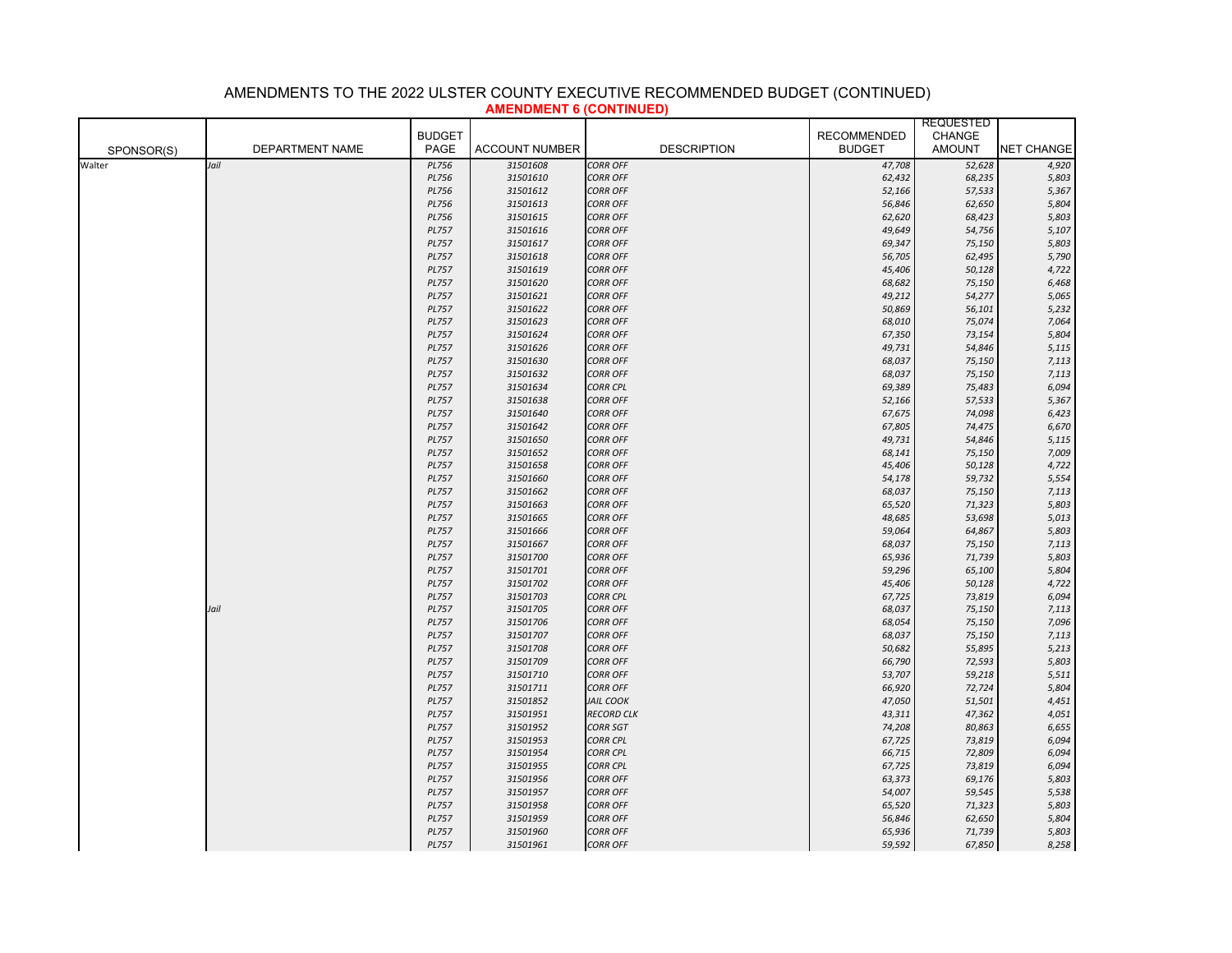|            | AMERDMENT VIVOITINGED<br><b>REQUESTED</b> |               |                                               |                                                  |                    |               |                   |
|------------|-------------------------------------------|---------------|-----------------------------------------------|--------------------------------------------------|--------------------|---------------|-------------------|
|            |                                           | <b>BUDGET</b> |                                               |                                                  | <b>RECOMMENDED</b> | <b>CHANGE</b> |                   |
| SPONSOR(S) | <b>DEPARTMENT NAME</b>                    | PAGE          | <b>ACCOUNT NUMBER</b>                         | <b>DESCRIPTION</b>                               | <b>BUDGET</b>      | <b>AMOUNT</b> | <b>NET CHANGE</b> |
| Walter     | Jail                                      | <b>PL757</b>  | 31501962                                      | <b>CORR OFF</b>                                  | 45,406             | 50,128        | 4,722             |
|            |                                           | <b>PL757</b>  | 31501963                                      | <b>CORR OFF</b>                                  | 59,592             | 65,395        | 5,803             |
|            |                                           | <b>PL757</b>  | 31501964                                      | <b>CORR OFF</b>                                  | 54,675             | 60,276        | 5,601             |
|            |                                           | <b>PL757</b>  | 31501966                                      | <b>CORR OFF</b>                                  | 61,291             | 67,094        | 5,803             |
|            |                                           | <b>PL757</b>  | 31501967                                      | <b>CORR OFF</b>                                  | 62,046             | 67,850        | 5,804             |
|            |                                           | <b>PL757</b>  | 31501968                                      | <b>CORR OFF</b>                                  | 66,829             | 72,631        | 5,802             |
|            |                                           | <b>PL757</b>  | 31501969                                      | <b>CORR OFF</b>                                  | 50,139             | 55,296        | 5,157             |
|            |                                           | <b>PL757</b>  | 31501970                                      | <b>CORR OFF</b>                                  | 56,846             | 62,650        | 5,804             |
|            |                                           | <b>PL757</b>  | 31501971                                      | <b>CORR OFF</b>                                  | 65,936             | 71,739        | 5,803             |
|            |                                           | <b>PL757</b>  | 31501972                                      | <b>CORR OFF</b>                                  | 62,089             | 67,892        | 5,803             |
|            |                                           | <b>PL757</b>  | 31501973                                      | <b>CORR OFF</b>                                  | 56,846             | 62,650        | 5,804             |
|            |                                           | <b>PL757</b>  | 31501975                                      | <b>CORR OFF</b>                                  | 59,592             | 65,395        | 5,803             |
|            |                                           | <b>PL757</b>  | 31501976                                      | <b>CORR OFF</b>                                  | 65,936             | 71,739        | 5,803             |
|            |                                           | <b>PL757</b>  | 31501977                                      | <b>CORR OFF</b>                                  | 64,272             | 70,075        | 5,803             |
|            |                                           | <b>PL757</b>  | 31501978                                      | <b>CORR OFF</b>                                  | 64,272             | 70,075        | 5,803             |
|            |                                           | <b>PL757</b>  | 31501980                                      | <b>CORR OFF</b>                                  | 62,774             | 68,577        | 5,803             |
|            |                                           | <b>PL757</b>  | 31501982                                      | <b>CORR OFF</b>                                  | 62,132             | 67,935        | 5,803             |
|            |                                           | <b>PL757</b>  | 31501983                                      | <b>CORR OFF</b>                                  | 63,930             | 69,733        | 5,803             |
|            |                                           | <b>PL757</b>  | 31501984                                      | <b>CORR OFF</b>                                  | 62,046             | 67,850        | 5,804             |
|            |                                           | <b>PL757</b>  | 31501985                                      | <b>CORR OFF</b>                                  | 60,017             | 65,820        | 5,803             |
|            | Jail                                      | <b>PL757</b>  | 31501986                                      | <b>CORR OFF</b>                                  | 58,979             | 64,783        | 5,804             |
|            |                                           | <b>PL757</b>  | 31502000                                      | SH FA I                                          | 46,708             | 49,899        | 3,191             |
|            |                                           | 749           | AA-3150-1855-1400-1400 Part-Time Pay          |                                                  | 212,250            | 231,353       | 19,103            |
|            |                                           | 749           | AA-3150-1855-1410-1410 Overtime Pay           |                                                  | 1,500,000          | 1,635,000     | 135,000           |
|            |                                           | 749           | AA-3150-1855-1420-1420 207-C Compensation Pay |                                                  | 325,000            | 354,250       | 29,250            |
|            |                                           | 749           | AA-3150-1855-1420-1430 Holiday Pay            |                                                  | 575,000            | 626,750       | 51,750            |
|            |                                           | 749           | AA-3150-1855-1420-1435 Line-Up Pay            |                                                  | 220,000            | 239,800       | 19,800            |
|            |                                           | 749           | AA-3150-1855-1420-1455 Shift Differential Pay |                                                  | 210,000            | 228,900       | 18,900            |
|            |                                           | 750           | AA-3150-1855-8000-8000 Retirement             |                                                  | 1,290,129          | 1,398,332     | 108,203           |
|            |                                           | 750           | AA-3150-1855-8010-8010 Social Security        |                                                  | 945,123            | 1,032,555     | 87,432            |
|            |                                           | 237           |                                               | AA-9900-9900-3700-9990 Appropriated Fund Balance | 4,714,738          | 6,053,272     | 1,338,534         |

# AMENDMENTS TO THE 2022 ULSTER COUNTY EXECUTIVE RECOMMENDED BUDGET (CONTINUED) **AMENDMENT 6 (CONTINUED)**

# **AMENDMENT 7**

**SUMMARY -** To reduce ARPA positions to the 2021 annual salaries approved by the Legislature at the August 17, 2021 session, adjusted for the quantity of days in 2022.

| SPONSOR(S) | DEPARTMENT NAME                      | <b>BUDGET</b><br><b>PAGE</b> | <b>ACCOUNT NUMBER</b>                           | <b>DESCRIPTION</b>                                      | <b>RECOMMENDED</b><br><b>BUDGET</b> | REQUESTED<br>CHANGE<br><b>AMOUNT</b> | <b>NET CHANGE</b> |
|------------|--------------------------------------|------------------------------|-------------------------------------------------|---------------------------------------------------------|-------------------------------------|--------------------------------------|-------------------|
| Gavaris    | Dept of Finance - ARP Administration | 175                          | AA.1310.1079-1300.1300 Regular Pay              |                                                         | 233,833                             | 226,054                              | (7, 779)          |
|            | Dept of Finance - ARP Administration | 180                          | Pos No. 13101500                                | <b>DIR REC &amp; RES</b>                                | 97,807                              | 94,950                               | (2,857)           |
|            | Dept of Finance - ARP Administration | 180                          | Pos No. 13101505                                | <b>REC &amp; RES PROJ MGR</b>                           | 76,986                              | 74,756                               | (2, 230)          |
|            | Dept of Finance - ARP Administration | 180                          | Pos No. 13101510                                | <b>AST TO DIR REC &amp; RES</b>                         | 59,040                              | 56,348                               | (2,692)           |
|            | Dept of Finance                      | 174                          | AA.1310.1076-8000.8000 Retirement               |                                                         | 236,801                             | 235,833                              | (968)             |
|            | Dept of Finance - ARP Administration | 175                          | AA.1310.1079-8010.8010 Social Security / FICA   |                                                         | 17,889                              | 17,294                               | (595)             |
|            | Dept of Finance                      | 174                          | AA.1310.1076-8020.8020 Health Insurance Dental  |                                                         | 24.467                              | 23,653                               | (814)             |
|            | Dept of Finance                      | 174                          | AA.1310.1076-8020.8035 Health Insurance Medical |                                                         | 465,116                             | 463,941                              | (1, 175)          |
|            | Dept of Finance                      | 174                          | AA.1310.1076-8020.8055 Health Insurance Optical |                                                         | 3,426                               | 3,312                                | (114)             |
|            | Dept of Finance - ARP Administration | 179                          |                                                 | AA.1310.1079-3400.4089 Federal Aid - General Government | 281,722                             | 270,277                              | (11, 445)         |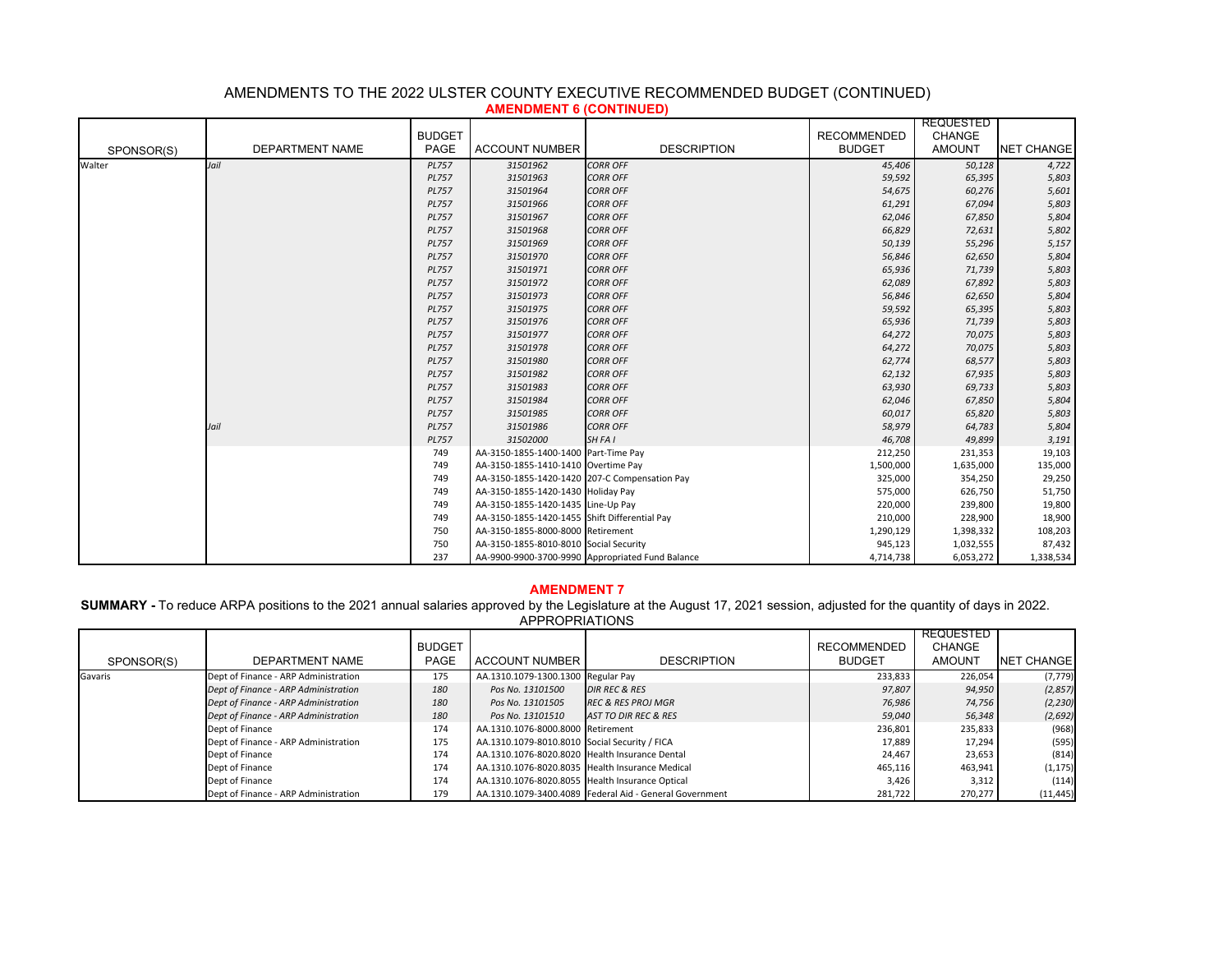# **AMENDMENT 8**

**SUMMARY -** To increase the Legislature's Professional Services Accounting/Auditing line to allow the Audit Committee to contract with a consultant during the year to complete an evaluation of the Information Services Department, including personnel and current Information Technology systems, equipment, and software as recommended by Capital Markets Advisors, LLC (CMA). APPROPRIATIONS

|            |                           |               |                                               |                                        |               | <b>REQUESTED</b> |            |  |  |  |  |  |
|------------|---------------------------|---------------|-----------------------------------------------|----------------------------------------|---------------|------------------|------------|--|--|--|--|--|
|            |                           | <b>BUDGET</b> |                                               |                                        | RECOMMENDED   | CHANGE           |            |  |  |  |  |  |
| SPONSOR(S) | DEPARTMENT NAME           | <b>PAGE</b>   | ACCOUNT NUMBER                                | <b>DESCRIPTION</b>                     | <b>BUDGET</b> | AMOUNT           | NET CHANGE |  |  |  |  |  |
| Gavaris    | Clerk of the Legislature  | 676           | AA.1040.1006-4300.4315 Prof Services Auditing |                                        | 230,000       | 230,005          |            |  |  |  |  |  |
|            |                           |               |                                               | <b>Information Services Evaluation</b> |               |                  |            |  |  |  |  |  |
|            | <b>Contingent Account</b> | 679           | AA.1990.1331-4600.4660 Contingency            |                                        | 300,000       | 299,995          | (5)        |  |  |  |  |  |

#### **AMENDMENT 9**

**SUMMARY -** To reduce the Regular Pay for the Communications Specialist position within the County Executive's Office which became vacant in July of 2021 and was requested by the Legislature not to be filled prior to discussions on the 2022 Operating Budget. The reduced value is equal to the 2020 adopted budget, adjusted for the quantity of days in 2022 and the proposed 3% management, non-union raise.

| SPONSOR(S) | <b>DEPARTMENT NAME</b>    | <b>BUDGET</b><br>PAGE | ACCOUNT NUMBER                                | <b>DESCRIPTION</b> | RECOMMENDED<br><b>BUDGET</b> | <b>REQUESTED</b><br><b>CHANGE</b><br><b>AMOUNT</b> | NET CHANGE |
|------------|---------------------------|-----------------------|-----------------------------------------------|--------------------|------------------------------|----------------------------------------------------|------------|
| Ronk       | <b>County Executive</b>   | 113                   | AA.1230.1072-1300.1300 Regular Pay            |                    | 915.242                      | 893.917                                            | (21, 325)  |
|            | <b>County Executive</b>   | 116                   | Pos No. 12301039                              | <b>COMM SPEC</b>   | 74,001                       | 52,676.00                                          | (21, 325)  |
|            | <b>County Executive</b>   | 114                   | AA.1230.1072-8000.8000 Retirement             |                    | 127,191                      | 124,227                                            | (2,964)    |
|            | <b>County Executive</b>   | 114                   | AA.1230.1072-8010.8010 Social Security / FICA |                    | 70,953                       | 69,300                                             | (1,653)    |
|            | <b>Contingent Account</b> | 679                   | AA.1990.1331-4600.4660 Contingency            |                    | 300,000                      | 325,942                                            | 25,942     |

### **AMENDMENT 10 - WITHDRAWN BY SPONSOR**

**SUMMARY -** To remove the Constituent Service Navigator division from the Information Services Department.

#### **AMENDMENT 11 - WITHDRAWN BY SPONSOR**

**SUMMARY -** To defund the Director of Budget and Innovation position within the County Executive's Budget which is newly proposed.

#### **AMENDMENT 12**

**SUMMARY -** To increase the Commissioner of Finance's regular pay**.**

|            |                           | <b>BUDGET</b> |                                                 |                    | <b>RECOMMENDED</b> | REQUESTED<br><b>CHANGE</b> |                   |
|------------|---------------------------|---------------|-------------------------------------------------|--------------------|--------------------|----------------------------|-------------------|
| SPONSOR(S) | DEPARTMENT NAME           | <b>PAGE</b>   | <b>ACCOUNT NUMBER</b>                           | <b>DESCRIPTION</b> | <b>BUDGET</b>      | <b>AMOUNT</b>              | <b>NET CHANGE</b> |
| Ronk       | Dept of Finance           | 173           | AA.1310.1076-1300.1300 Regular Pay              |                    | 1,428,414          | 1,434,493                  | 6,079             |
|            | Dept of Finance           | 180           | Pos No. 13101001                                | <b>COMM FIN</b>    | 123,596            | 129,675.00                 | 6,079             |
|            | Dept of Finance           | 174           | AA.1310.1076-8000.8000 Retirement               |                    | 236.801            | 237.809                    | 1,008             |
|            | Dept of Finance           | 174           | AA.1310.1076-8010.8010 Social Security / FICA   |                    | 114,437            | 114.924                    | 487               |
|            | Dept of Finance           | 174           | AA.1310.1076-8020.8020 Health Insurance Dental  |                    | 24,467             | 24,571                     | 104               |
|            | Dept of Finance           | 174           | AA.1310.1076-8020.8035 Health Insurance Medical |                    | 465,116            | 466.640                    | 1,524             |
|            | Dept of Finance           | 174           | AA.1310.1076-8020.8055 Health Insurance Optical |                    | 3,426              | 3.441                      | 15 <sup>1</sup>   |
|            | <b>Contingent Account</b> | 679           | AA.1990.1331-4600.4660 Contingency              |                    | 300,000            | 290,783                    | (9, 217)          |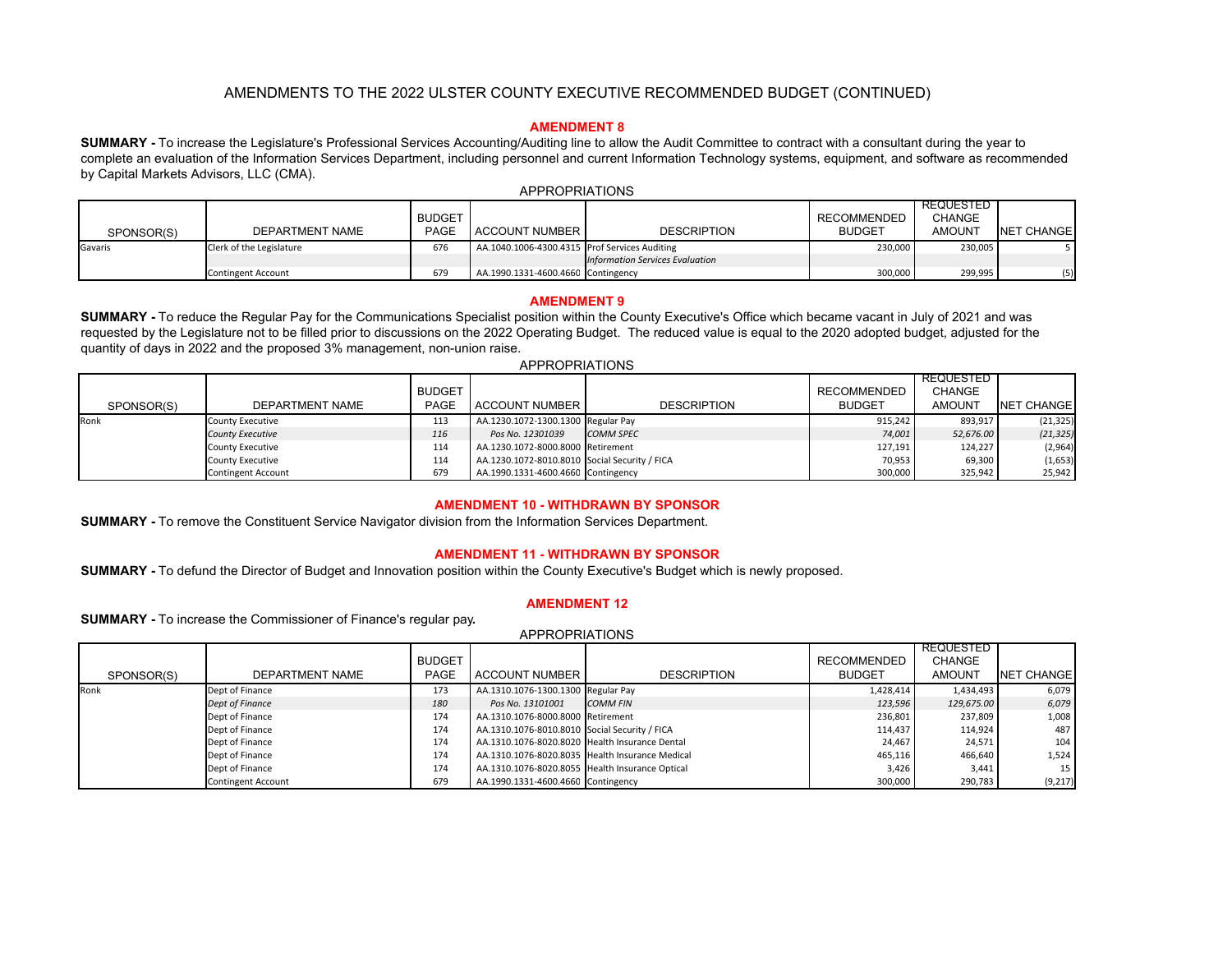## **AMENDMENT 13**

**SUMMARY -** To increase Darmstadt and Family Inn rates and to fund additional contract increases for outreach centers due to the living wage law.

| REVENUES & APPROPRIATIONS |  |
|---------------------------|--|
|---------------------------|--|

|            |                                  |               |                                              |                                                        |                    | REQUESTED     |                   |
|------------|----------------------------------|---------------|----------------------------------------------|--------------------------------------------------------|--------------------|---------------|-------------------|
|            |                                  | <b>BUDGET</b> |                                              |                                                        | <b>RECOMMENDED</b> | <b>CHANGE</b> |                   |
| SPONSOR(S) | DEPARTMENT NAME                  | PAGE          | <b>ACCOUNT NUMBER</b>                        | <b>DESCRIPTION</b>                                     | <b>BUDGET</b>      | <b>AMOUNT</b> | <b>NET CHANGE</b> |
| Uchitelle  | 6010 - Social Services           | 547           |                                              | AA-6010-2623-4300-4505 Other Fees for Prof. Services   | 150.000            | 300.000       | 150,000           |
|            | 6109 - Family Assistance         | 589           |                                              | AA-6109-2725-4600-4660 Other Misc. Contractual Exp     | 9,750,000          | 9,856,273     | 106,273           |
|            | 6109 - Family Assistance         | 592           |                                              | AA-6109-2725-3400-4609 Federal Aid, Family Assistance  | 4,928,820          | 5,035,093     | 106,273           |
|            | 6140 - Safety Net                | 609           |                                              | AA-6140-2750-4600-4660 Other Misc. Contractual Exp     | 6,900,000          | 7,066,421     | 166,421           |
|            | 6140 - Safety Net                | 612           | AA-6140-2750-3120-1840 Dept Income Repayment |                                                        | 743,705            | 750,362       | 6,657             |
|            | 6140 - Safety Net                | 612           | AA-6140-2750-3300-3460 State Aid, Safety Net |                                                        | 1,731,474          | 1,773,079     | 41,605            |
|            | 6142 - Emergency Aid for Adults  | 619           |                                              | AA-6142-2765-4600-4660 Other Misc. Contractual Exp     | 100,000            | 100,814       | 814               |
|            | 6142 - Emergency Aid for Adults  | 619           |                                              | AA-6142-2765-3300-3642 State Aid, Emerg Aid for Adults | 50,000             | 50,407        | 407               |
|            | 9900 - Appropriated Fund Balance | 237           |                                              | AA-9900-9900-3700-9990 Appropriated Fund Balance       | 4,714,738          | 4,983,304     | 268,566           |

#### **AMENDMENT 14**

 **SUMMARY -** To fund a Facilities Space Needs Analysis within the Buildings & Grounds Administration Department which shall include a review of all leased properties currently housing County services.

|                |                                   |               |                                        |                                                         |                    | <b>REQUESTED</b> |                   |
|----------------|-----------------------------------|---------------|----------------------------------------|---------------------------------------------------------|--------------------|------------------|-------------------|
|                |                                   | <b>BUDGET</b> |                                        |                                                         | <b>RECOMMENDED</b> | <b>CHANGE</b>    |                   |
| SPONSOR(S)     | DEPARTMENT NAME                   | PAGE          | <b>ACCOUNT NUMBER</b>                  | <b>DESCRIPTION</b>                                      | <b>BUDGET</b>      | AMOUNT           | <b>NET CHANGE</b> |
| Bartels / Ronk | Building & Grounds Administration |               |                                        | 442 AA.1620.1191-4300.4330 Prof. Services Architectural | 50,000             | 95,000           | 45,000            |
|                |                                   |               |                                        | <b>Facilities Space Study</b>                           |                    |                  |                   |
|                | <b>Contingent Account</b>         |               | 679 AA.1990.1331-4600.4660 Contingency |                                                         | 300,000            | 255,000          | (45,000)          |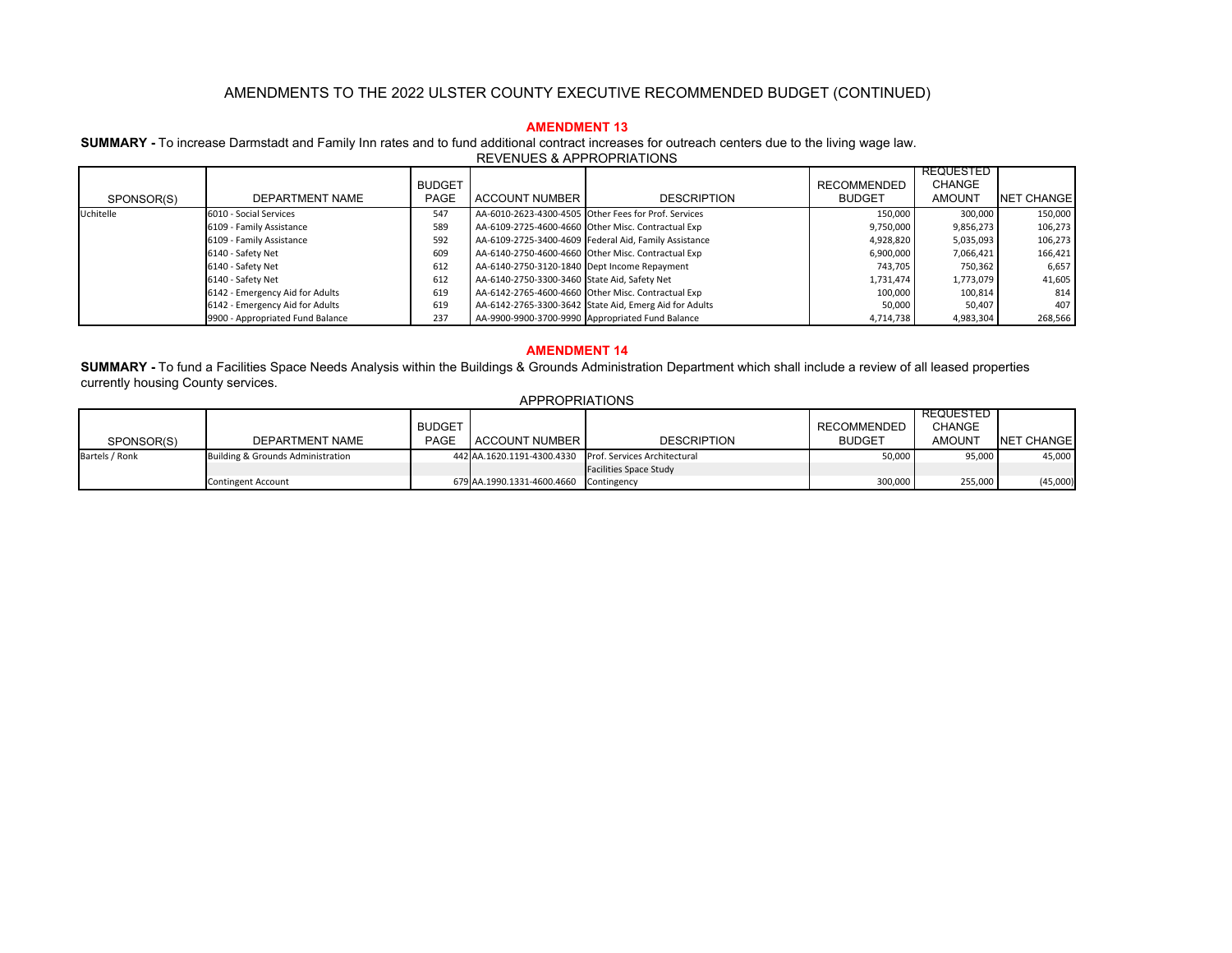# **AMENDMENT 15**

**SUMMARY -** To fund raises for the Corrections Supervisor and the Undersheriff through the removal of a Deputy Sheriff position and a Mental Health Specialist position, and to add an URGENT stipend pay which will be dedicated to a Sheriff's Office employee, currently the Chief Civil Administrator.

|            |                               |               |                                                 |                                               |                    | REQUESTED                |                   |
|------------|-------------------------------|---------------|-------------------------------------------------|-----------------------------------------------|--------------------|--------------------------|-------------------|
|            |                               | <b>BUDGET</b> |                                                 |                                               | <b>RECOMMENDED</b> | <b>CHANGE</b>            |                   |
| SPONSOR(S) | <b>DEPARTMENT NAME</b>        | PAGE          | <b>ACCOUNT NUMBER</b>                           | <b>DESCRIPTION</b>                            | <b>BUDGET</b>      | <b>AMOUNT</b>            | <b>NET CHANGE</b> |
| Walter     | Jail                          | 749           | AA.3150.1855-1300.1300 Regular Pay              |                                               | 9,283,495          | 9,290,143                | 6,648             |
|            | Jail                          | 755           | Pos No. 31501301                                | <b>CORR SUPT</b>                              | 94,973             | 101,621                  | 6,648             |
|            |                               | 750           | AA.3150.1855-8000.8000 Retirement               |                                               | 1,290,129          | 1,290,957                | 828               |
|            |                               | 750           | AA.3150.1855-8010.8010 Social Security / FICA   |                                               | 945,123            | 945,632                  | 509               |
|            | <b>URGENT Investigations</b>  | 760           | AA.3989.1909-1420.1460 Cont Pay - Stipend Pay   |                                               |                    | 8,225                    | 8,225             |
|            | <b>Civil Division</b>         | 744           | Pos No. 31101204                                | CH CIV ADM                                    | 77,917             | 77,917                   |                   |
|            | <b>URGENT Investigations</b>  | 761           | AA.3989.1909-8010.8010 Social Security / FICA   |                                               | 13,978             | 14,607                   | 629               |
|            | <b>Sheriff Administration</b> | 730           | AA.3110.1810-1300.1300 Regular Pay              |                                               | 423,637            | 429,070                  | 5,433             |
|            | <b>Sheriff Administration</b> | 742           | Pos No. 31101005                                | <b>UNDERSHERIFF</b>                           | 108,659            | 114,091.95               | 5,433             |
|            | Sheriff Administration        | 731           | AA.3110.1810-8010.8010 Social Security / FICA   |                                               | 33,403             | 33,819                   | 416               |
|            | <b>Sheriff Administration</b> | 731           | AA.3110.1810-8000.8000 Retirement               |                                               | 863,794            | 858,015                  | (5, 779)          |
|            | Criminal                      | 731           | AA.3110.1811-1300.1300 Regular Pay              |                                               | 3,841,673          | 3,789,819                | (51, 854)         |
|            | Criminal                      | 743           | Pos No. 31101500                                | <b>DEP SHER</b>                               |                    | $\overline{\phantom{a}}$ | (51, 854)         |
|            | Criminal                      | 732           |                                                 | AA.3110.1811-8010.8010 Social Security / FICA |                    | 398,168                  | (3,967)           |
|            | <b>Sheriff Administration</b> | 731           | AA.3110.1810-8020.8020 Health Insurance Dental  |                                               | 33,403             | 31,847                   | (1, 556)          |
|            | Sheriff Administration        | 731           | AA.3110.1810-8020.8035 Health Insurance Medical |                                               | 91,996             | 80,573                   | (11, 423)         |
|            | Sheriff Administration        | 731           | AA.3110.1810-8020.8055 Health Insurance Optical |                                               | 1,748,835          | 1,747,798                | (1,037)           |
|            | <b>Mental Health - AVERT</b>  | 330           | AA.4320.2305-1300.1300 Regular Pay              |                                               | 66,576             |                          | (66, 576)         |
|            | <b>Mental Health - AVERT</b>  | 335           | Pos No. 43201450                                | <b>MH SPEC</b>                                | 66,576             |                          | (66, 576)         |
|            | Mental Health Kington Clinic  | 329           | AA.4320.2299-8000.8000 Retirement               |                                               | 151,913            | 143,624                  | (8, 289)          |
|            | <b>Mental Health - AVERT</b>  | 330           | AA.4320.2305-8010.8010 Social Security / FICA   |                                               | 5,094              |                          | (5,094)           |
|            | Mental Health Kington Clinic  | 329           | AA.4320.2299-8020.8020 Health Insurance Dental  |                                               | 13,702             | 11,705                   | (1,997)           |
|            | Mental Health Kington Clinic  | 329           | AA.4320.2299-8020.8035 Health Insurance Medical |                                               | 260,465            | 245,798                  | (14, 667)         |
|            | Mental Health Kington Clinic  | 329           | AA.4320.2299-8020.8055 Health Insurance Optical |                                               | 1,919              | 587                      | (1, 332)          |
|            | <b>Contingent Account</b>     | 679           | AA.1990.1331-4600.4660 Contingency              |                                               | 300,000            | 450,884                  | 150,884           |

APPROPRIATIONS

### **AMENDMENT 16**

**SUMMARY -** To fund the following contracts for consideration by the Legislature during the month of December: Ulster County Soil & Water Conservation District, Cornell Cooperative Extension of Ulster County, and Ulster County Library Association.

#### APPROPRIATIONS

|            |                                          |               |                                                |                                                  |               | <b>REQUESTED</b> |                   |
|------------|------------------------------------------|---------------|------------------------------------------------|--------------------------------------------------|---------------|------------------|-------------------|
|            |                                          | <b>BUDGET</b> |                                                |                                                  | RECOMMENDED   | <b>CHANGE</b>    |                   |
| SPONSOR(S) | DEPARTMENT NAME                          | <b>PAGE</b>   | <b>ACCOUNT NUMBER</b>                          | <b>DESCRIPTION</b>                               | <b>BUDGET</b> | <b>AMOUNT</b>    | <b>NET CHANGE</b> |
| Criswell   | Other Home & Community Services          | 698           | AA.8989.3700-4600.4660 Misc. Contractual Other |                                                  | 908.750       | 379,150          | (529, 600)        |
|            | Conservation - Soil & Water Conservation | 682           | AA.8710.3601-4600.4660 Misc. Contractual Other |                                                  |               | 91,500           | 91,500            |
|            |                                          |               |                                                | Ulster County Soil & Water Conservation District |               |                  |                   |
|            | Conservation - Agriculture               | 682           | AA.8710.3602-4600.4660 Misc. Contractual Other |                                                  |               | 350,000          | 350,000           |
|            |                                          |               |                                                | Cornell Cooperative Extension of Ulster County   |               |                  |                   |
|            | Library                                  | 694           | AA.7410.3200-4600.4660 Misc. Contractual Other |                                                  |               | 88,100           | 88,100            |
|            |                                          |               |                                                | <b>Ulster County Library Association</b>         |               |                  |                   |

### **AMENDMENT 17 - WITHDRAWN BY SPONSOR**

**SUMMARY -** To correct the salary of the Assistant to the Director of Recovery & Resilience due to a data error.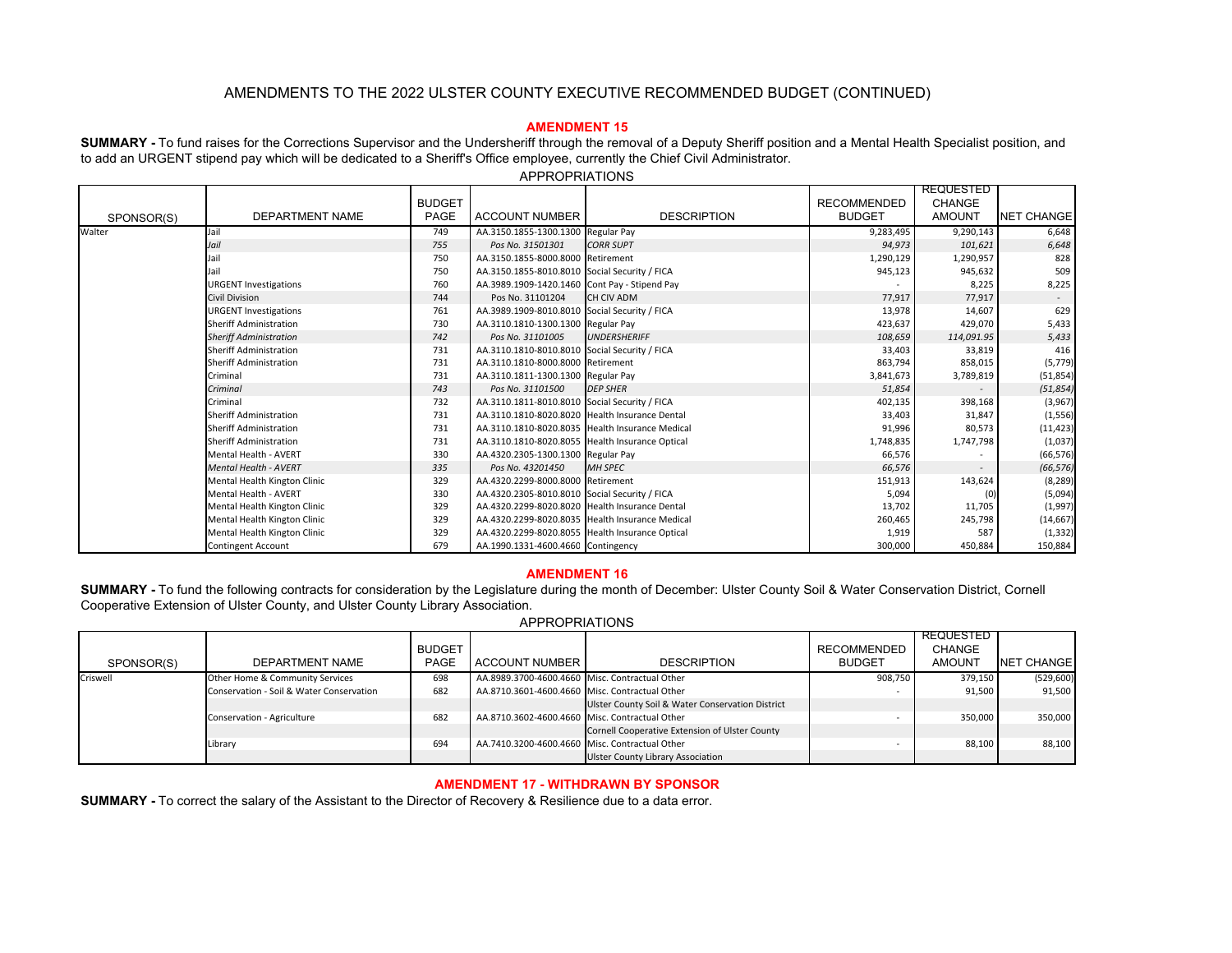# **AMENDMENT 18**

**SUMMARY -** To defund the Account Clerk position within the County Clerk's office based on conversations with the County Clerk at the Special Ways & Means Committee meeting on November 22, 2021 stating the position is no longer necessary.

|            |                           | <b>BUDGET</b> |                                                 |                    | <b>RECOMMENDED</b> | REQUESTED<br>CHANGE |                    |
|------------|---------------------------|---------------|-------------------------------------------------|--------------------|--------------------|---------------------|--------------------|
| SPONSOR(S) | DEPARTMENT NAME           | <b>PAGE</b>   | ACCOUNT NUMBER                                  | <b>DESCRIPTION</b> | <b>BUDGET</b>      | <b>AMOUNT</b>       | <b>NET CHANGEL</b> |
| Archer     | County Clerk Admin        | 707           | AA.1410.1131-1300.1300 Regular Pay              |                    | 337.429            | 303,013             | (34, 416)          |
|            | <b>County Clerk Admin</b> | 715           | Pos No. 14101121                                | <b>ACC CLERK</b>   | 34,416             |                     | (34, 416)          |
|            | County Clerk Admin        | 708           | AA.1410.1131-8000.8000 Retirement               |                    | 358,070            | 353,785             | (4, 285)           |
|            | County Clerk Admin        | 708           | AA.1410.1131-8010.8010 Social Security / FICA   |                    | 29,294             | 26,661              | (2,633)            |
|            | County Clerk Admin        | 708           | AA.1410.1131-8020.8020 Health Insurance Dental  |                    | 49,913             | 46,312              | (3,601)            |
|            | County Clerk Admin        | 708           | AA.1410.1131-8020.8035 Health Insurance Medical |                    | 948,836            | 943,639             | (5, 197)           |
|            | County Clerk Admin        | 708           | AA.1410.1131-8020.8055 Health Insurance Optical |                    | 6,990              | 6,486               | (504)              |
|            | <b>Contingent Account</b> | 679           | AA.1990.1331-4600.4660 Contingency              |                    | 300,000            | 350,636             | 50,636             |

#### APPROPRIATIONS

### **AMENDMENT 19 - WITHDRAWN BY SPONSOR**

**SUMMARY -** To defund all vacant clerical positions with the intent of following up with a Policy requiring the creation of a Clerical Pool as recommended by Capital Markets Advisors, LLC (CMA).

#### **AMENDMENT 20**

**SUMMARY -** To fund a contract with an Energy Consultant as recommended by Capital Markets Advisors, LLC (CMA).

APPROPRIATIONS

|            |                           | <b>BUDGET</b> |                                                  |                          | <b>RECOMMENDED</b> | REQUESTED I<br><b>CHANGE</b> |                   |
|------------|---------------------------|---------------|--------------------------------------------------|--------------------------|--------------------|------------------------------|-------------------|
| SPONSOR(S) | DEPARTMENT NAME           | <b>PAGE</b>   | <b>ACCOUNT NUMBER</b>                            | <b>DESCRIPTION</b>       | <b>BUDGET</b>      | <b>AMOUNT</b>                | <b>NET CHANGE</b> |
| Gavaris    | Environment               | 165           | AA.8090.3552-4300.4505 Prof. Services Other Fees |                          | 200.000            | 200.005                      |                   |
|            |                           |               |                                                  | <b>Energy Consultant</b> |                    |                              |                   |
|            | <b>Contingent Account</b> | 679           | AA.1990.1331-4600.4660 Contingency               |                          | 300,000            | 299.995                      | (5)               |

## **AMENDMENT 21 - WITHDRAWN BY SPONSOR**

**SUMMARY -** To account for a 2.6% inflation rate.

### **AMENDMENT 22 - WITHDRAWN BY SPONSOR**

**SUMMARY -** To establish a budget for increases for unsettled labor union contracts as recommended by Capital Markets Advisors, LLC (CMA).

## **AMENDMENT 23 - WITHDRAWN BY SPONSOR**

**SUMMARY -** To defund the Communications Specialist position within the County Executive's Budget which became vacant in July of 2021 and was requested by the Legislature not to be filled prior to discussions on the 2022 Operating Budget.

# **AMENDMENT 24 - WITHDRAWN BY SPONSOR**

**SUMMARY -** To remove the Commissioner of Mental Health, a newly proposed position, and replace it with two Mental Health Specialists to actively take on clients and serve the public.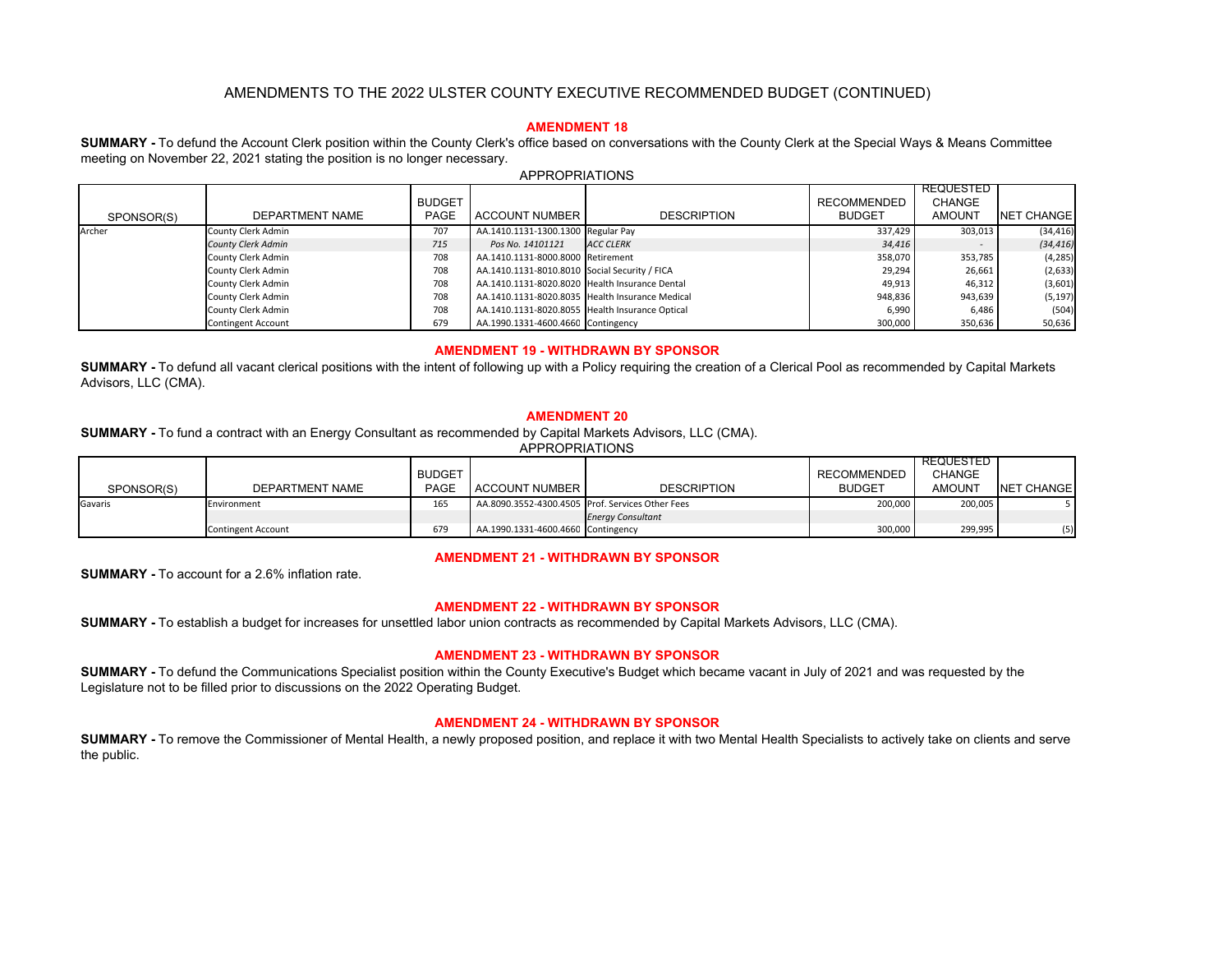## **AMENDMENT 25, as Amended**

**SUMMARY -** To adjust one of the current Part Time positions earmark money in the Contingent account for future consideration to upgrade a Part Time position within the Human Rights Commission to full time, benefited.

| SPONSOR(S) | DEPARTMENT NAME                | <b>BUDGET</b><br><b>PAGE</b> | <b>ACCOUNT NUMBER</b>                           | <b>DESCRIPTION</b>                       | <b>RECOMMENDED</b><br><b>BUDGET</b> | <b>REQUESTED</b><br><b>CHANGE</b><br>AMOUNT | <b>NET CHANGE</b> |
|------------|--------------------------------|------------------------------|-------------------------------------------------|------------------------------------------|-------------------------------------|---------------------------------------------|-------------------|
| Walter     | Human Rights Commission        | 239                          | AA.8040.3500 1300.1300 Regular Pay              |                                          | -75,494                             | -98,936                                     | 23,442            |
|            | <b>Human Rights Commission</b> | 242                          | Pos No. 80401003                                | <b>ADM ASST SS</b>                       | 23,442                              | 46,884.00                                   | -23,442           |
|            | Human Rights Commission        | 240                          | AA.8040.3500-8000.8000 Retirement               |                                          | 10.491                              | 16,328                                      | 5,837             |
|            | <b>Human Rights Commission</b> | 240                          | AA.8040.3500 8010.8010 Social Security / FICA   |                                          | 0.177<br>,,,,                       | 11,270                                      | 1,793             |
|            | Human Rights Commission        | 240                          | AA.8040.3500 8020.8020 Health Insurance Dental  |                                          | 979                                 | -2,386                                      | 1,407             |
|            | Human Rights Commission        | 240                          | AA.8040.3500 8020.8035 Health Insurance Medical |                                          | 18,605                              | 28,934                                      | 10,329            |
|            | Human Rights Commission        | 240                          | AA.8040.3500 8020.8055 Health Insurance Optical |                                          | 127                                 | 4,075                                       | 938               |
|            | <b>Contingent Account</b>      | 679                          | AA.1990.1331-4600.4660 Contingency              |                                          | 300,000                             | 256,255                                     | (43,745)          |
|            |                                |                              |                                                 |                                          |                                     | 300,000                                     |                   |
|            |                                |                              | Pos No. 80401003                                | <b>ADM ASST SS</b>                       | 23,442                              | 46,884                                      | 23,442            |
|            |                                |                              |                                                 | <b>Employee Benefits for ADM ASST SS</b> |                                     | 20,303                                      | 20,303            |

### APPROPRIATIONS

#### **AMENDMENT 26**

**SUMMARY -** To fund the Contituent Service Navigator division within the Information Services Department with American Rescue Plan Act Funding.

#### APPROPRIATIONS

|                   |                                    |               |                |                                                         |                    | REQUESTED     |            |
|-------------------|------------------------------------|---------------|----------------|---------------------------------------------------------|--------------------|---------------|------------|
|                   |                                    | <b>BUDGET</b> |                |                                                         | <b>RECOMMENDED</b> | CHANGE        |            |
| SPONSOR(S)        | DEPARTMENT NAME                    | PAGE          | ACCOUNT NUMBER | <b>DESCRIPTION</b>                                      | <b>BUDGET</b>      | <b>AMOUNT</b> | NET CHANGE |
| Bartels / Heppner | IS - Constituent Service Navigator | 249           |                | AA.1680.1292-3400.4089 Federal Aid - General Government |                    | 405.792       | 405,792    |
|                   |                                    |               |                | American Rescue Plan Act                                |                    |               |            |
|                   | Appropriated Fund Balance          |               |                | AA.9900.9900-3700.9990 Appropriated Fund Balance        | 4,714,738          | 4,308,946     | (405, 792) |

# **AMENDMENT 27**

SUMMARY - To remove the proposed 3% management, non-union raise for the Communications Specialist position within the County Executive's Office which became vacant in July of 2021 and was requested by the Legislature not to be filled prior to discussions on the 2022 Operating Budget.

|  |  |  |  | APPROPRIATIONS |  |  |
|--|--|--|--|----------------|--|--|
|  |  |  |  |                |  |  |

| SPONSOR(S)        | DEPARTMENT NAME           | <b>BUDGET</b><br><b>PAGE</b> | <b>ACCOUNT NUMBER</b>                         | <b>DESCRIPTION</b> | <b>RECOMMENDED</b><br><b>BUDGET</b> | <b>REQUESTED</b><br><b>CHANGE</b><br><b>AMOUNT</b> | NET CHANGE |
|-------------------|---------------------------|------------------------------|-----------------------------------------------|--------------------|-------------------------------------|----------------------------------------------------|------------|
| Bartels / Heppner | <b>County Executive</b>   | 113                          | AA.1230.1072-1300.1300 Regular Pay            |                    | 915,242                             | 913,371                                            | (1,871)    |
|                   | <b>County Executive</b>   | 116                          | Pos No. 12301039                              | <b>COMM SPEC</b>   | 74,001                              | 72,130                                             | (1, 871)   |
|                   | <b>County Executive</b>   | 114                          | AA.1230.1072-8000.8000 Retirement             |                    | 127,191                             | 126,931                                            | (260)      |
|                   | <b>County Executive</b>   | 114                          | AA.1230.1072-8010.8010 Social Security / FICA |                    | 70,953                              | 70,808                                             | (145)      |
|                   | <b>Contingent Account</b> | 679                          | AA.1990.1331-4600.4660 Contingency            |                    | 300,000                             | 302,276                                            | 2,276      |